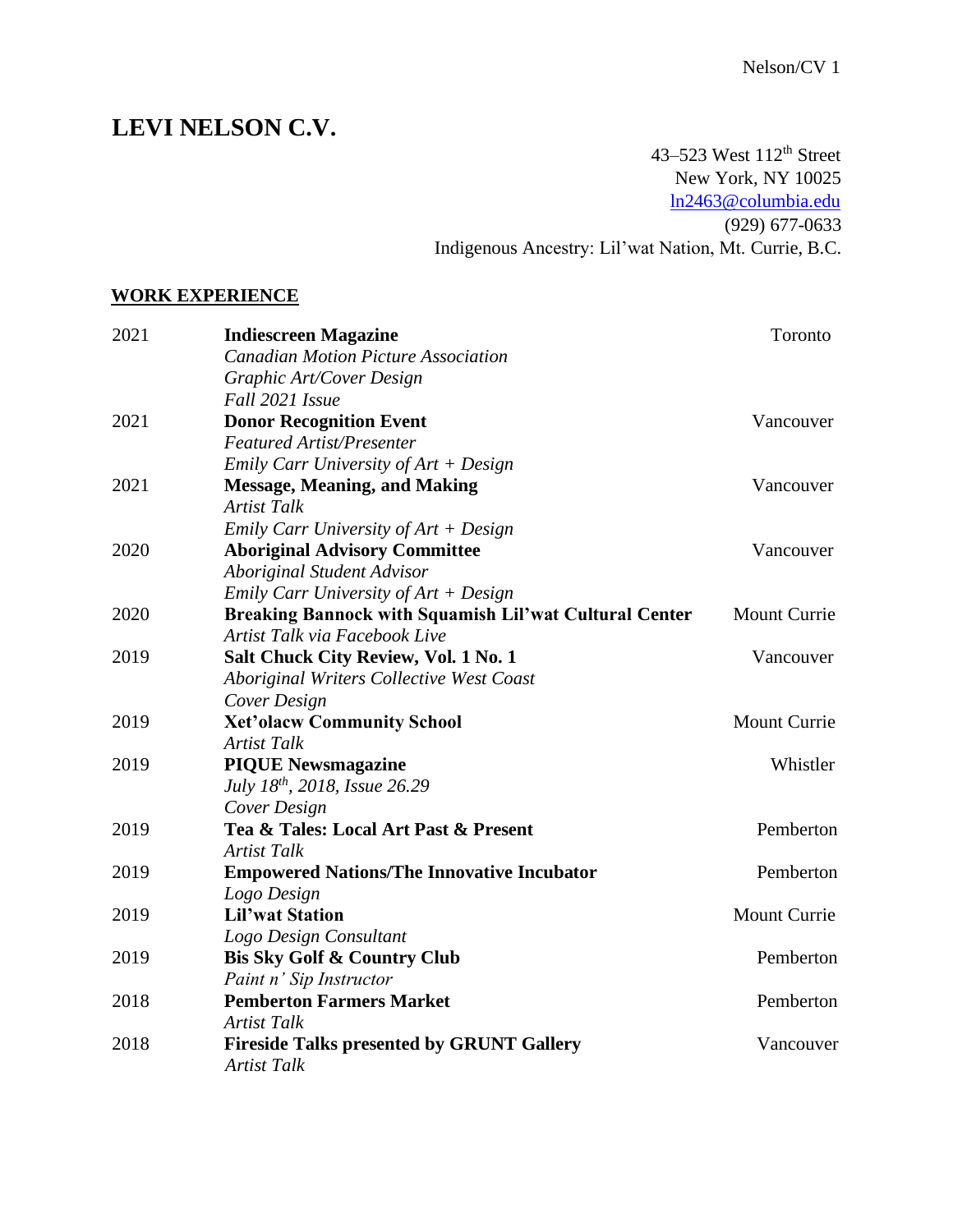| 2017          | Big Sky Golf & Country Club<br>Paint n' Sip Instructor | Pemberton    |
|---------------|--------------------------------------------------------|--------------|
| $2012 - 2015$ | <b>Pubside Restaurant</b>                              | Salmo        |
|               | Cook, Pizza & Salad station                            |              |
| 2010          | <b>Vancouver 2010 Olympic Opening Ceremonies</b>       | Vancouver    |
|               | Welcomed the World Representing Lil'wat Nation         |              |
|               | <b>Four Host First Nations</b>                         |              |
| 2009 - 2011   | <b>Squamish Lil'wat Cultural Centre</b>                | Whistler     |
|               | Aboriginal Youth Ambassador • Tours • Café • Driver    |              |
|               | <b>VOLUNTEER &amp; COMMUNITY ACTIVITIES</b>            |              |
| 2019-21       | <b>EMILY CARR UNIVERSITY OF ART + DESIGN</b>           | Vancouver    |
|               | <b>Aboriginal Student Collective</b>                   |              |
|               | President                                              |              |
| 2019          | <b>EMILY CARR UNIVERSITY OF ART + DESIGN</b>           | Vancouver    |
|               | Culture + Community Workshop with Dr. Cissie Fu        |              |
|               | <b>Guest Speaker</b>                                   |              |
| 2019          | <b>LILLOOET LAKE RODEO &amp; POWWOW</b>                | Mount Currie |
|               | Volunteer Photographer for Lil'wat Nation Archives     |              |
| 2018          | <b>XET'OLAWC COMMUNITY SCHOOL</b>                      | Mount Currie |
|               | Painting Demo Instructor for Highschool Super courses  |              |
| 2018          | <b>ST'AT'YEMC UNITY RIDE</b>                           | Mount Currie |
|               | Volunteer Breakfast Cook                               |              |
| 2017          | <b>EMILY CARR UNIVERSITY</b>                           | Vancouver    |
|               | <b>Panel Discussion: Reconciliation</b>                |              |
| 2017          | <b>EMILY CARR UNIVERSITY</b>                           | Vancouver    |
|               | Set-up and Take down                                   |              |
|               | <b>Student Art Sale</b>                                |              |
| 2016          | <b>ISWALH DANCE GROUP</b>                              | Vancouver    |
|               | <b>Traditional Dancer</b>                              |              |
|               | Hobiyee                                                |              |
| 2016          | <b>ISWALH DANCE GROUP</b>                              | Mount Currie |
|               | Cook/Cashier                                           |              |
|               | Fundraiser for Hobiyee 2016                            |              |

## **EDUCATION**

| 2016-21 | <b>EMILY CARR UNIVERSITY OF ART + DESIGN</b>             | Vancouver |
|---------|----------------------------------------------------------|-----------|
|         | Bachelor of Fine Arts Degree, Visual Arts/Painting Major |           |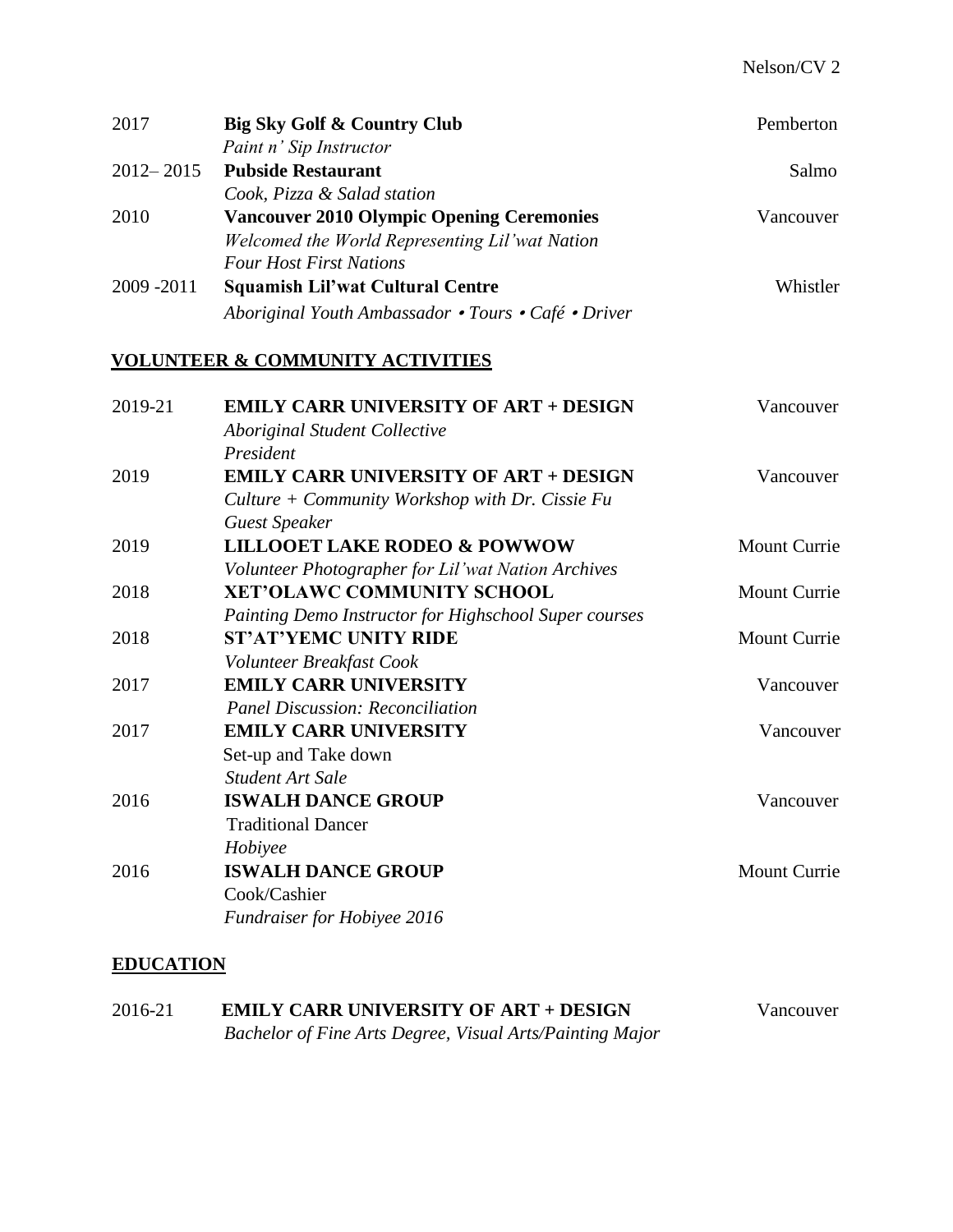| 2019 | <b>AUDAIN ART MUSEUM</b>                                      | Whistler  |
|------|---------------------------------------------------------------|-----------|
|      | AAM Emerging Artist Program Presented by RBC                  |           |
|      | In conjunction with Emily Carr: Fresh Seeing                  |           |
| 2008 | <b>CAPILANO UNIVERSITY</b>                                    | Squamish  |
|      | <b>Aboriginal Tourism Certificate</b>                         |           |
| 2007 | <b>SIMON FRASER UNIVERSITY</b>                                | Vancouver |
|      | Aboriginal Youth Leadership Portfolio Development Certificate |           |
| 2005 | <b>CAPILANO UNIVERSITY</b>                                    | Vancouver |
|      | Acting for Film & Television Certificate                      |           |
| 2004 | <b>VANCOUVER FILM SCHOOL</b>                                  | Vancouver |
|      | <b>Acting Essentials</b>                                      |           |
| 2001 | PEMBERTON SECONDARY SCHOOL                                    | Pemberton |
|      | Valedictorian for Aboriginal Student Body                     |           |
|      | Dogwood Certificate                                           |           |

## **EXHIBITIONS**

| 2021    | <b>Faculty Gallery Emily Carr University of Art + Design</b> | Vancouver |
|---------|--------------------------------------------------------------|-----------|
|         | <b>Beyond Now</b>                                            |           |
| 2020-21 | <b>Bill Reid Gallery of Northwest Coast Art</b>              | Vancouver |
|         | Resurgence: Indigequeer Identities                           |           |
| 2020    | <b>Roundhouse Community Centre</b>                           | Vancouver |
|         | Chenchenstway                                                |           |
| 2020    | <b>Michael O'Brien Exhibition Commons</b>                    | Vancouver |
|         | <b>HERE</b>                                                  |           |
| 2020    | <b>Arts Whistler</b>                                         | Whistler  |
|         | <b>Bear Everything: Whistler Pawtraits</b>                   |           |
| 2020    | <b>Pemberton Arts Council</b>                                | Pemberton |
|         | Art Hop 2020                                                 |           |
| 2020    | <b>Arts Whistler</b>                                         | Whistler  |
|         | Art on the LakeLiterally                                     |           |
| 2019    | <b>Maury Young Arts Centre</b>                               | Whistler  |
|         | After the Blast: The Art of Levi Nelson                      |           |
|         | <b>Solo Exhibition</b>                                       |           |
| 2019    | <b>Pemberton &amp; District Public Library</b>               | Pemberton |
|         | <b>Commercial Break</b>                                      |           |
|         | <b>Solo Exhibition</b>                                       |           |
| 2019    | <b>Maury Young Arts Centre</b>                               | Whistler  |
|         | Mo Has Too Much Art Show                                     |           |
| 2019    | <b>Maury Young Arts Centre</b>                               | Whistler  |
|         | Lil'wat Arts Show                                            |           |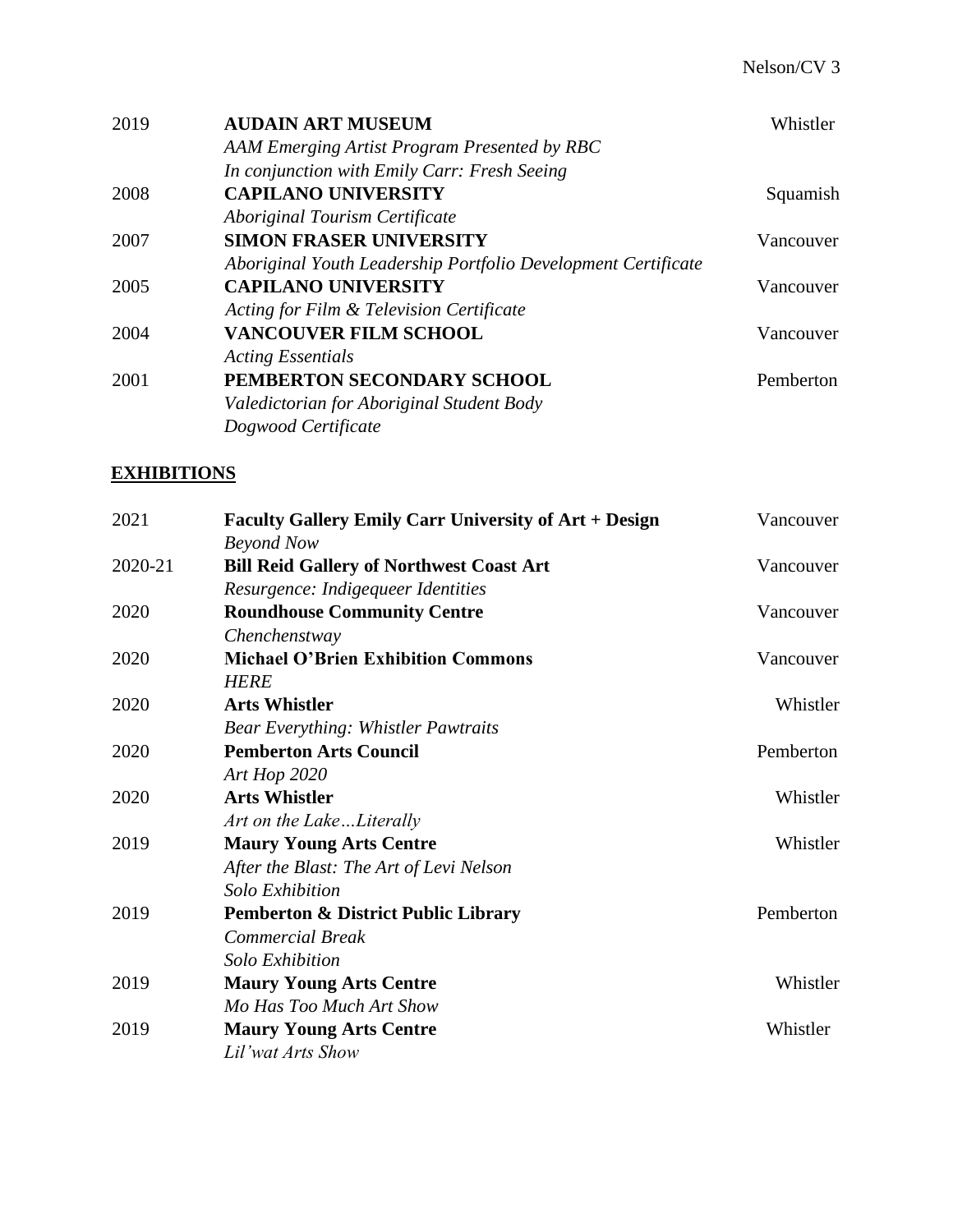| 2019 | <b>Roundhouse Community Centre</b>                         | Vancouver             |
|------|------------------------------------------------------------|-----------------------|
|      | <b>TRADITION</b> (te sey0) Reality, Allegory, Dimension    |                       |
| 2019 | <b>Maury Young Arts Centre</b>                             | Whistler              |
|      | <b>Anonymous Art Show Fundraiser</b>                       |                       |
| 2019 | <b>Michael O'Brian Exhibition Commons</b>                  | Vancouver             |
|      | The Hands Talk                                             |                       |
| 2018 | <b>Emily Carr Concourse Gallery</b>                        | Vancouver             |
|      | <b>Shamenstut</b>                                          |                       |
| 2018 | <b>Roundhouse Community Centre</b>                         | Vancouver             |
|      | Scháyilhen (Salmon going up river,) Talking Stick Festival |                       |
| 2017 | <b>CityScape Community Art Space</b>                       | North Vancouver       |
|      | <b>Pushing Boundaries</b>                                  |                       |
| 2017 | <b>Museum of Anthropology at UBC</b>                       | Vancouver             |
|      | In a Different Light                                       |                       |
| 2017 | <b>Emily Carr Concourse Gallery</b>                        | Vancouver             |
|      | Re-Forming                                                 |                       |
| 2017 | <b>Roundhouse Community Centre</b>                         | Vancouver             |
|      | Kwèkwáystway: Speaking With One Another                    |                       |
| 2016 | <b>Emily Carr University</b>                               | Vancouver             |
|      | <b>FNA</b>                                                 |                       |
| 2014 | <b>West Vancouver Memorial Public Library</b>              | <b>West Vancouver</b> |
|      | <b>First Nations Artist Revival</b>                        |                       |

## **AWARDS & SCHOLARSHIPS**

| 2021 | <b>John C. Kerr Chancellor Emeritus Award for Excellence in Visual Arts</b> |
|------|-----------------------------------------------------------------------------|
|      | <b>Award Recipient</b>                                                      |
| 2021 | <b>ECU Graduation Award for Anti-Racism &amp; Social Justice</b>            |
|      | Honorable Mention                                                           |
| 2021 | <b>PIQUE Newsmagazine Best of Pemberton—Favorite Artist</b>                 |
|      | Title Winner                                                                |
| 2020 | Ian Gillespie Aboriginal Scholarship                                        |
|      | <b>Award Recipient</b>                                                      |
| 2020 | <b>First Nations Endowment Fund</b>                                         |
|      | <b>Scholarship Recipient</b>                                                |
| 2020 | <b>LOUD Gay &amp; Lesbian Business Association Scholarship</b>              |
|      | <b>Award Recipient</b>                                                      |
| 2020 | <b>PIQUE Newsmagazine Best of Pemberton—Favorite Artist</b>                 |
|      | Title Winner                                                                |
| 2019 | <b>Chris &amp; David Dodge Foundation</b>                                   |
|      | Aboriginal Awards Program Award Recipient through ECUAD                     |
| 2019 | <b>Lil'wat Nation Scholarship</b>                                           |
|      | <b>Award Recipient</b>                                                      |
|      |                                                                             |